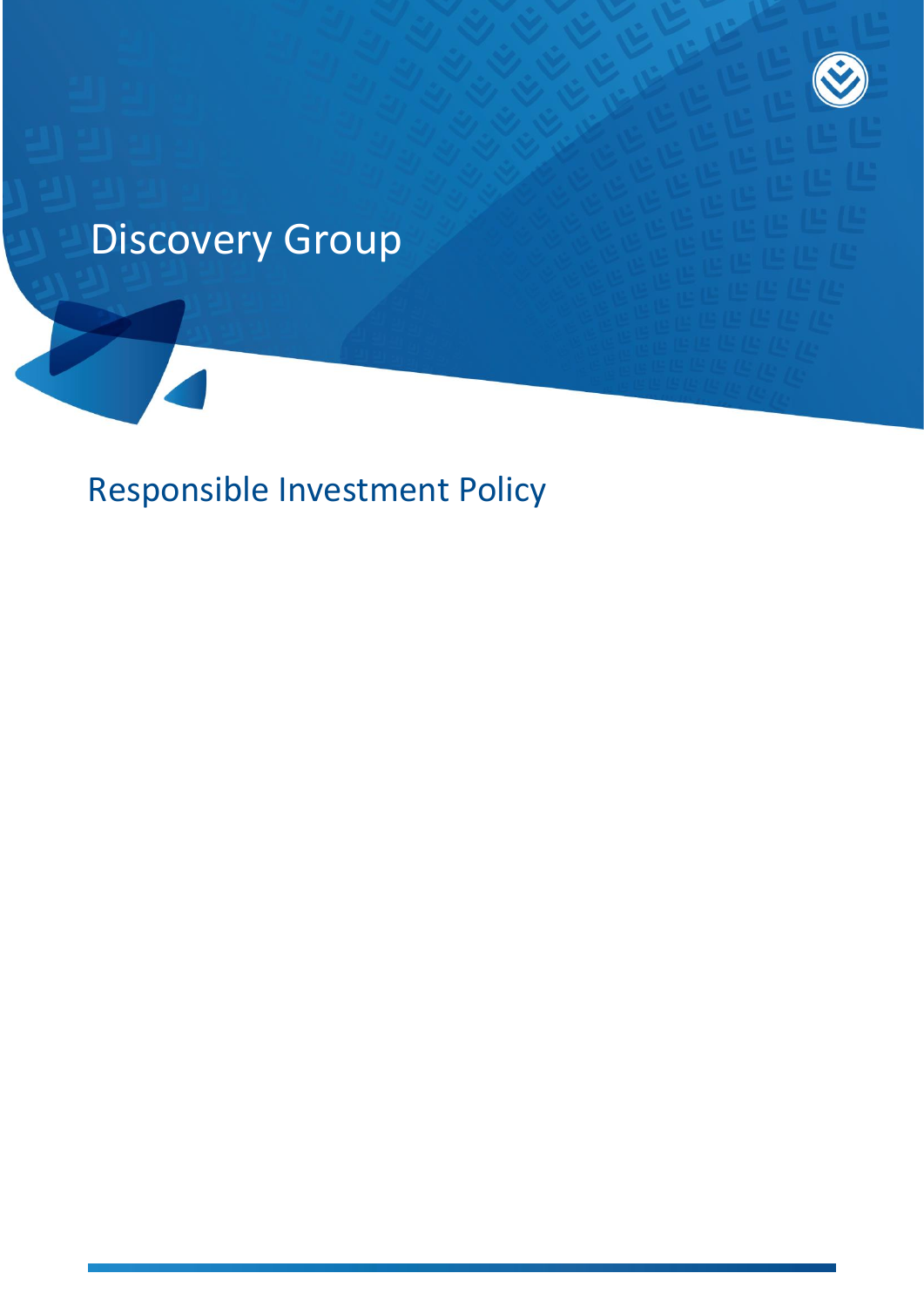

# **Contents**

| 1.1 |  |  |  |  |
|-----|--|--|--|--|
| 1.2 |  |  |  |  |
|     |  |  |  |  |
| 2.1 |  |  |  |  |
| 2.2 |  |  |  |  |
| 2.3 |  |  |  |  |
|     |  |  |  |  |
|     |  |  |  |  |
|     |  |  |  |  |
|     |  |  |  |  |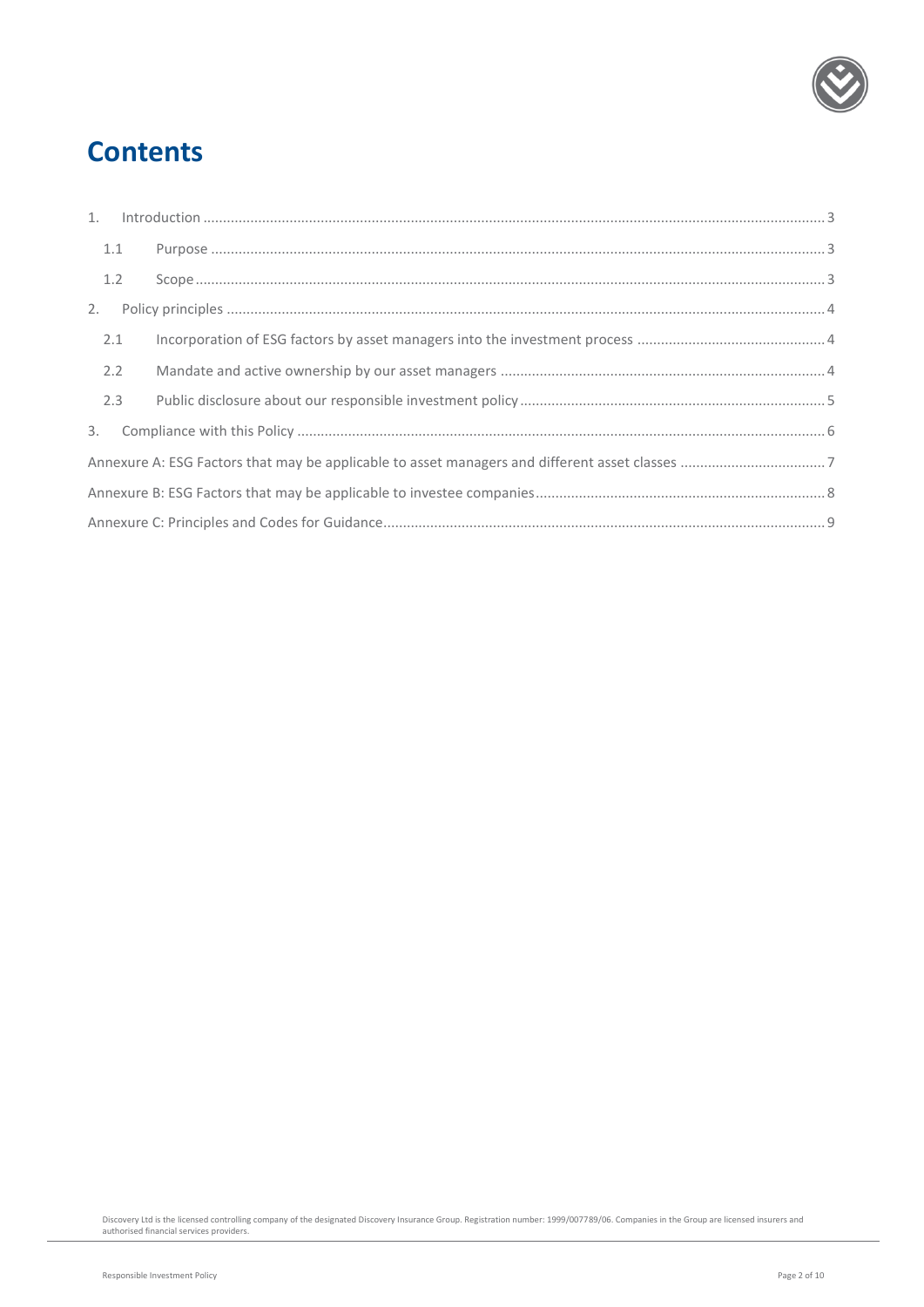

# <span id="page-2-0"></span>**1. Introduction**

Discovery Limited ("Discovery" or "Discovery Group") is a signatory to the United Nations' Global Compact and subscribe to the Sustainable Development Goals (SDGs) which call for strategies and operations to align to universal principles that advance societal goals. This policy sets out Discovery's principles for Responsible Investment to further align the investment philosophy to best practice and positive contribution towards corporate sustainability.

### <span id="page-2-1"></span>1.1 PURPOSE

The purpose of this policy is to set out Discovery's principles for Responsible Investment, which aim to align the investment philosophy with the relevant principles and industry codes of best practice.

Responsible Investment requires the recognition, evaluation and incorporation of material Environmental, Social and Governance (ESG) risks and opportunities into investment and ownership decisions by subsidiaries across the Group.

Discovery is a financial services group with funds held in accounts, deposits, bonds, unit trusts, shares and other investments either on behalf of policyholders, unit trust holders, shareholders or other stakeholders who place their trust and confidence in us to manage and protect their money.

It is therefore our duty to invest these funds responsibly, and to support this, we have formulated this Responsible Investment Policy, which applies to all Discovery policyholder, client or accountholder assets, investible shareholder assets and assets held within unit trusts. The principles of this policy include:

- Requiring our external asset managers to incorporate ESG factors into their investment process.
- Requiring our external asset managers to be active owners through proxy voting and engagement.
- Requiring internal functions and staff responsible for investing assets (including bank deposits, bonds and other investible assets) to incorporate ESG factors into their investment process.
- Committing to public disclosure about our responsible investment policy and implementation.

This policy will be given effect through investment mandates and engagements with external asset managers and controls and monitoring processes applied to internally managed assets. The Capital Currency and Investment Committee (CCIC) is responsible for ensuring that the requirements of this policy are met.

### <span id="page-2-2"></span>1.2 SCOPE

This policy is applicable to Discovery Limited and all South African and international subsidiaries. This policy applies to all investable assets.

The application of these policy principles may be impacted by a particular investment mandate, such as those based on specific asset classes or investment styles.

Responsible investment should not be confused with socially responsible investment or impact investing. Responsible investment does not require ruling out investment in any sector or company. It simply involves including ESG factors in investment decision-making to ensure that all relevant factors are accounted for when assessing risk and return.

The legislation and industry codes on which this policy is based, summaries of which can be found in Annexure C, are:

Discovery Ltd is the licensed controlling company of the designated Discovery Insurance Group. Registration number: 1999/007789/06. Companies in the Group are licensed insurers and authorised financial services providers.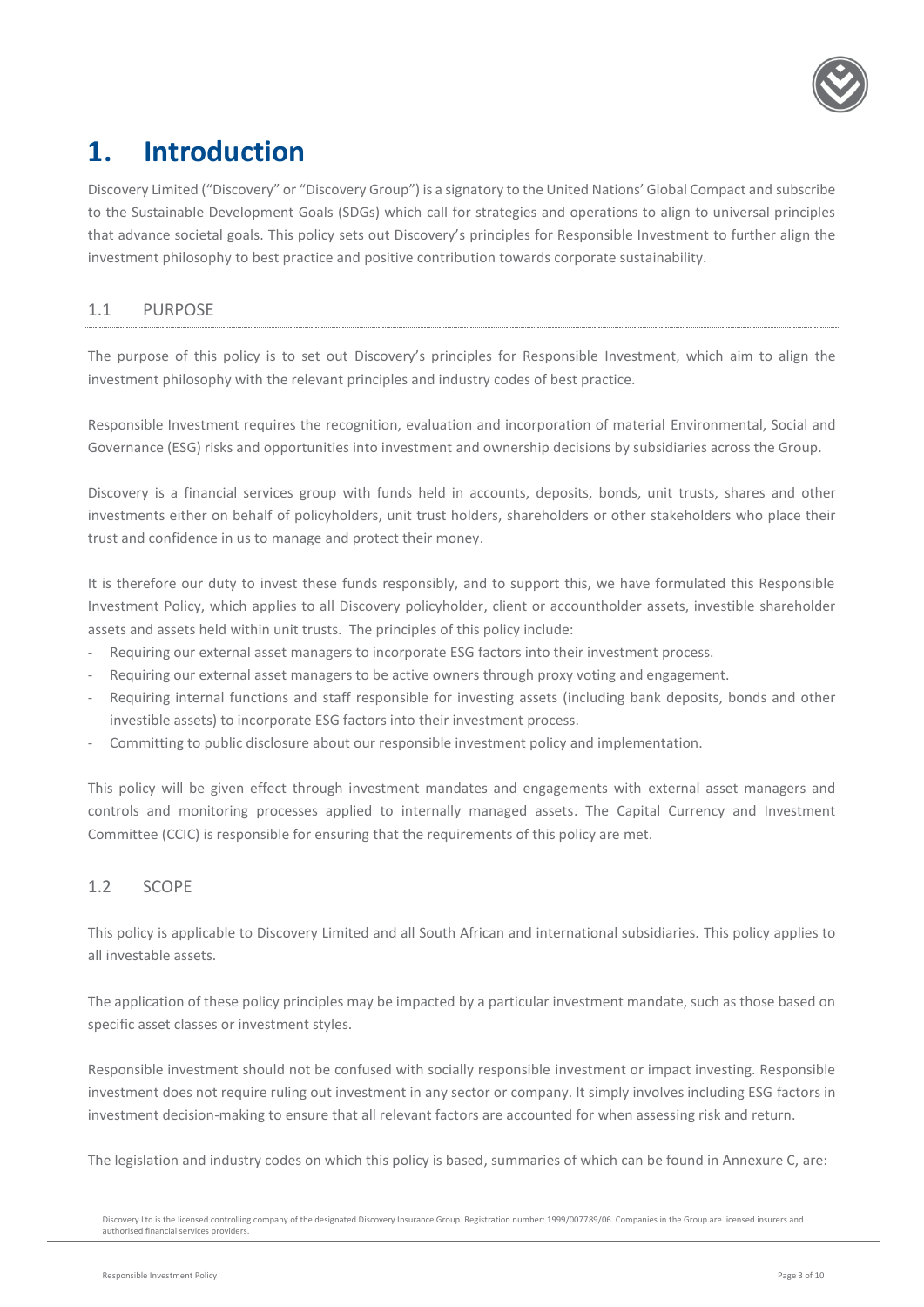

- [United Nations] Principles for Responsible Investment (PRI)
- The Code for Responsible Investing in South Africa (CRISA)
- King IV Code on Corporate Governance.
- Regulation 28 of the Pension Funds Act
- <span id="page-3-0"></span>- Financial Sector Charter (FSC)

# **2. Policy principles**

As prescribed by the King IV Code on Corporate Governance, the Board of Directors of Discovery Limited (the Board) is ultimately responsible for setting the direction on how responsible investing should be approached and conducted by Discovery. Where an institutional investor outsources investment decisions or investment activities to custodians, nominees, consultants or other service providers, the Board should oversee that the outsourcing is regulated by formal mandate which reflects and gives effect to its responsible investment policy.

When selecting and appointing asset managers, the extent to which responsible investment is embedded in their investment and ownership practices must be considered.

### <span id="page-3-1"></span>2.1 INCORPORATION OF ESG FACTORS BY ASSET MANAGERS INTO THE INVESTMENT PROCESS

Asset managers (incorporating both external asset managers and internal Discovery staff responsible for allocating investments) must consider ESG factors when identifying risks and opportunities associated with their investments that fall under this policy. Responsible investment also encourages investee companies to conduct their operations in a way that meets the interests of their stakeholders in a long-term sustainable manner through sound governance practices, good labour and human rights practices as well as managing their impact on the environment and local communities.

ESG factors applicable to asset managers and different asset classes can be found in Annexure A while ESG factors applicable to investee companies can be found in Annexure B. These factors should be used as guidelines or frameworks (and not as exhaustive lists).

We do not insist that investments should be selected or rejected solely on the basis of ESG factors, however, ESG factors must be considered in the overall investment process. Asset managers' individual investment styles and philosophies must be respected, and as such, the manner in which ESG factors are incorporated will vary. Whilst still upholding the principles of responsible investment and this policy, Discovery's ownership of securities in a company does not automatically imply approval of that company's policies, products and actions.

### <span id="page-3-2"></span>2.2 MANDATE AND ACTIVE OWNERSHIP BY OUR ASSET MANAGERS

In line with this policy, the progress made by investment managers in considering ESG factors in their investment decisions must be monitored and reviewed, and remedial action recommended where necessary.

Asset managers should be active owners of their assets, which includes voting on proxies and engaging with management of investee companies on material ESG matters. Guidelines on proxy voting and management engagement are provided below.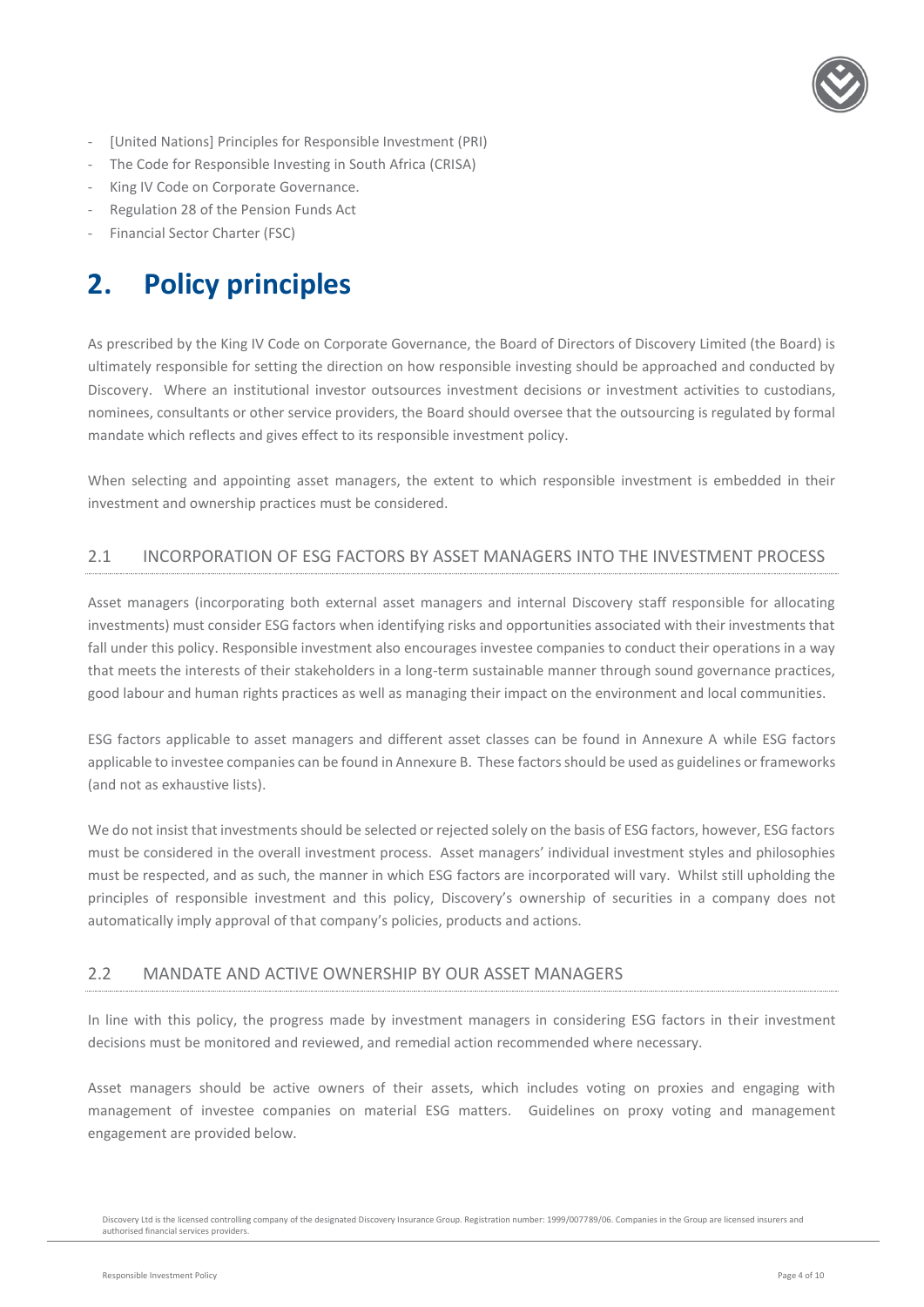

Asset managers may be signatories and endorsers of PRI, CRISA and the United Kingdom Stewardship Code and as such are likely to have robust ESG policies and meet the general requirements of incorporating ESG factors into their investment analysis and decision-making in investments.

Some investments and entities may not comply with Discovery's investment criteria, as they may not meet Discovery's ethical standards and criteria, examples of which can be found in the Sanctions Policy and Anti-Money Laundering and Counter-terrorism Financing Policy. These specific exclusions should be communicated to our asset managers. Asset managers should flag both direct and indirect exposure to all entities that do not meet our ethical criteria so as to exclude them.

### 2.2.1 Proxy voting guidelines

- ─ Proxy voting by asset managers should be exercised and combined with engagement with management especially if an asset manager has voted against a resolution.
- ─ Asset managers should have a proxy voting policy in place that aligns to good practice and legislation that includes the requirements of the Companies Act, JSE Listings Requirements and the King IV Report on Corporate Governance in South Africa 2016 (King IV).
- ─ Asset managers should submit the results of their proxy votes and Discovery should review the proxy voting policy of its asset managers on a periodic basis.
- Discovery's asset management may be delegated to multiple asset managers with differing proxy votes and engagement activities which we will monitor for consistency.

### 2.2.2 Management engagement guidelines

- Asset managers should have an engagement policy in place that outlines their engagement process and expectations of investees.
- Discovery should review the engagement policy of its asset managers on a periodic basis.
- Asset managers should meet regularly with investee management on overall and ESG matters. Where issues are identified or arise, asset managers should engage with management in a constructive and meaningful manner, in a private forum, to effect positive change. Only as a last resort should the press and public forums be used to drive change.
- Asset managers should engage in a manner that is consistent with proxy voting activities.
- Asset managers should submit to Discovery an annual report including a summary of their engagement on ESG matters.

### <span id="page-4-0"></span>2.3 PUBLIC DISCLOSURE ABOUT OUR RESPONSIBLE INVESTMENT POLICY

Responsible investment codes and King IV endorse the approach where investment activities and decisions are delegated to a service provider by mandate.

Discovery should, at a minimum, disclose the responsible investment code or principles that it has adopted and the application of its principles and practices.

CRISA recommends, in the case of delegation of investment activities to service providers, disclosure of:

- the extent to which investment activities (or aspects thereof) have been delegated to a service provider;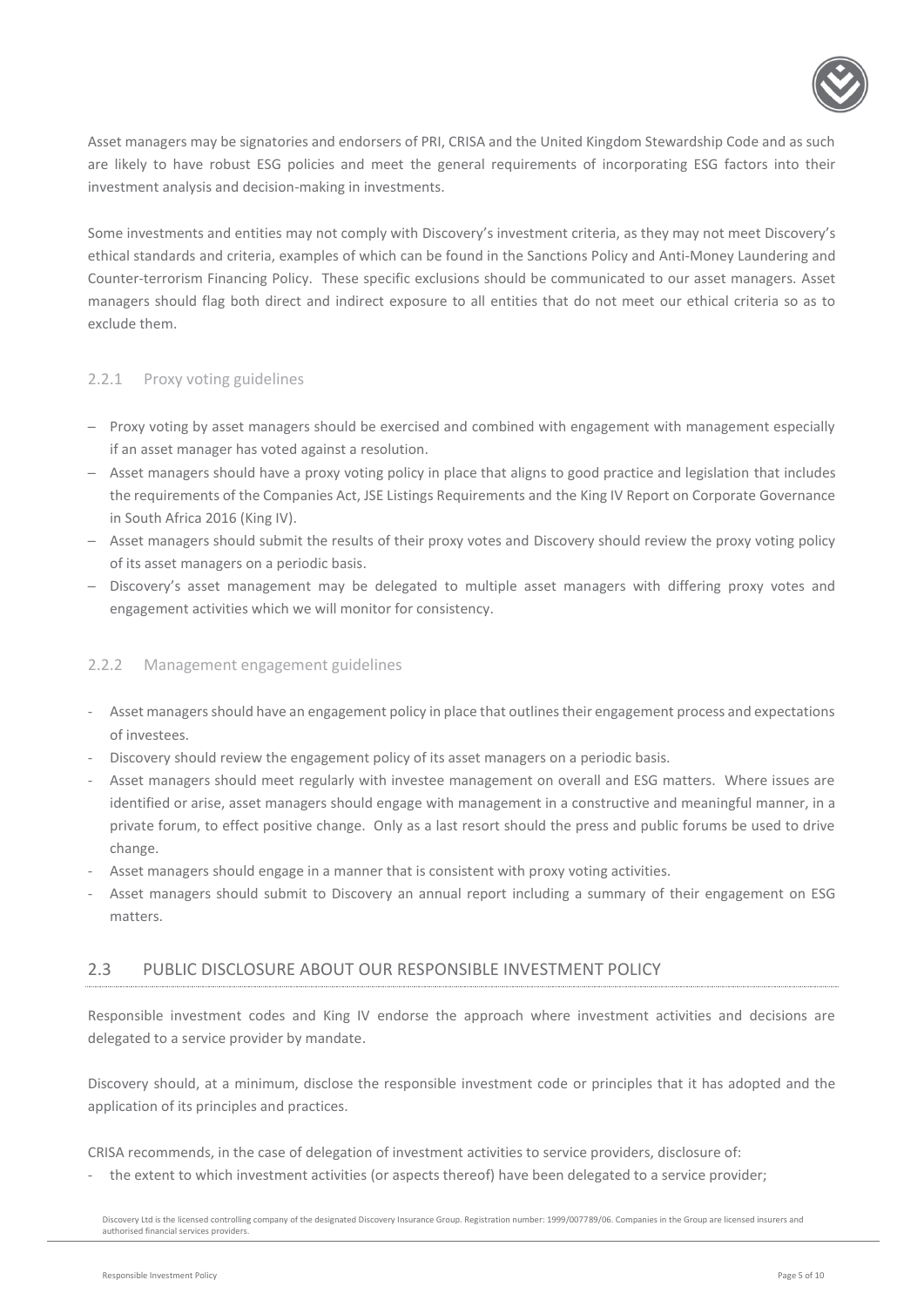

- details of the processes and procedures on how service providers are selected and monitored in respect of those investment decisions and activities that have been delegated per the mandate.

The overarching principle that applies to disclosure by Discovery through the mandate with service providers is that the disclosure by Discovery, as asset owner, and its respective service provider should when read together cover the complete disclosure required.

# <span id="page-5-0"></span>**3. Compliance with this Policy**

Discovery views any non-compliance to this policy and its obligations in terms of legislation in a serious light.

Compliance with this policy will be monitored. Any breach of, or non-compliance with this policy must be communicated to the policy owner as soon as reasonably practical. The policy owner, with input from key stakeholders, will consider the appropriate action(s) required. If agreement on the appropriate action(s) cannot be reached, the matter will be escalated to the chairperson of the Social and Ethics Committee. The chairperson of the Social and Ethics Committee will decide whether the breach or non-compliance is sufficiently material to be escalated further, and if so, to which Board/committee/person.

All instances of non-compliance with this policy will be included within the regular risk reporting process.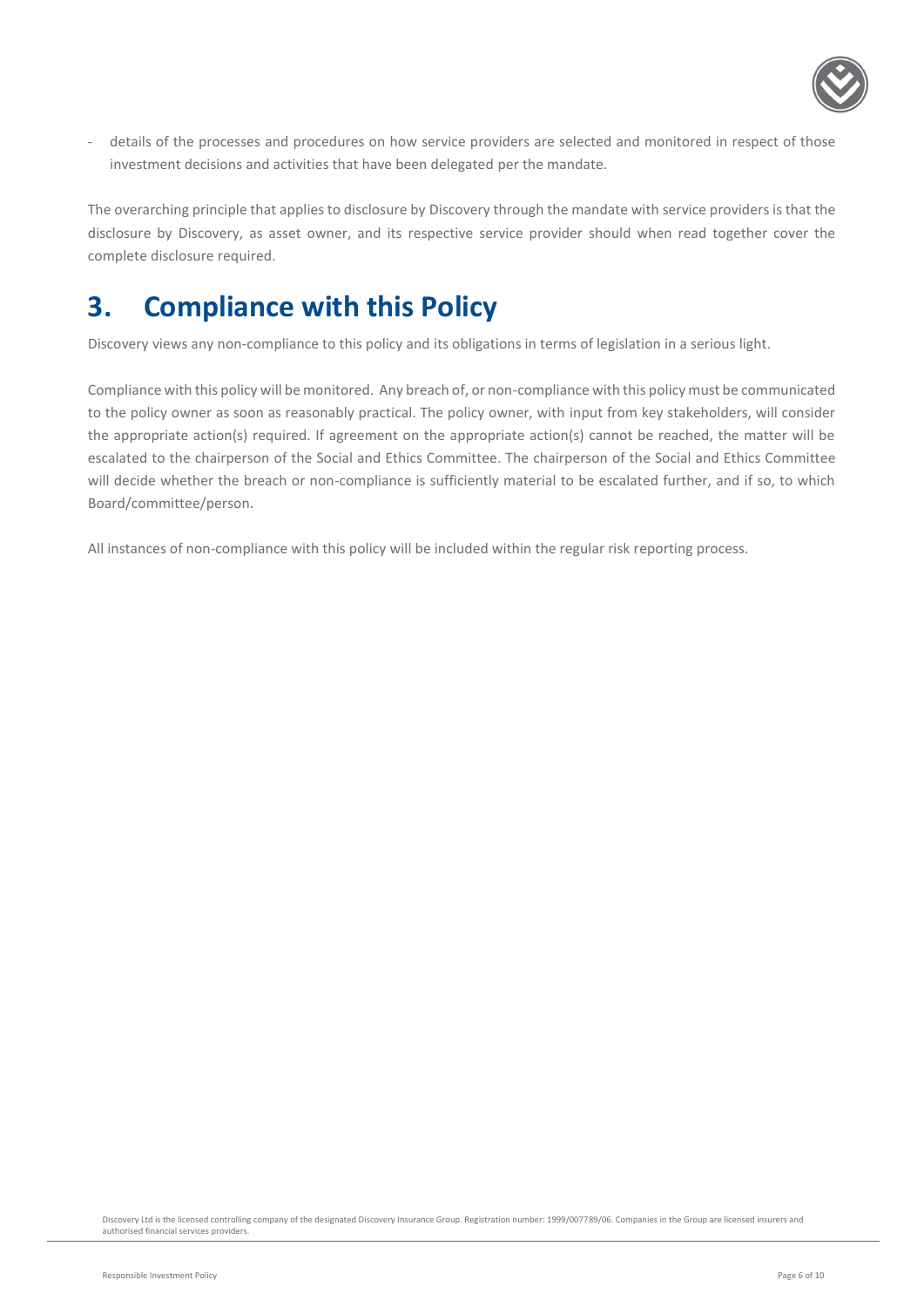

# <span id="page-6-0"></span>**Annexure A: ESG Factors that may be applicable to asset managers and different asset classes**

| <b>EQUITIES</b>              | In the assessment of individual companies and portfolios, ESG related tools and                             |
|------------------------------|-------------------------------------------------------------------------------------------------------------|
|                              | metrics should be used for a better understanding of risks and opportunities                                |
|                              | Integration of ESG factors into active ownership practices where relevant                                   |
| <b>FIXED INCOME</b>          | Consider ESG factors when evaluating credit risk of corporate bonds<br>$\overline{\phantom{a}}$             |
|                              | Consider ESG factors when setting debt covenants for corporate bonds<br>$\overline{\phantom{a}}$            |
|                              | Consider country-specific ESG criteria when evaluating sovereign debt<br>$\overline{\phantom{a}}$           |
| <b>PROPERTY</b>              | Analysis of ESG risks and opportunities on direct property investments through<br>$\overline{\phantom{a}}$  |
| (Incl. direct and shares)    | due diligence                                                                                               |
|                              | Environmental impact assessments where relevant                                                             |
|                              | For property in the construction and development phase, an assessment of energy<br>$\overline{\phantom{a}}$ |
|                              | efficiency strategy                                                                                         |
|                              | For property already developed, consider long-term benefits of improving energy                             |
|                              | efficiencies                                                                                                |
|                              | In terms of property shares, active engagement with property management<br>$\overline{\phantom{a}}$         |
|                              | companies around material ESG matters, in terms of their direct property holdings                           |
| <b>ALTERNATIVE</b>           | Due diligence prior to investment of ESG matters in addition to monitoring and<br>$\overline{\phantom{a}}$  |
| <b>INVESTMENTS</b>           | understanding of ESG risk exposures in alternative investments                                              |
| (Incl. private equity, hedge | Active engagement with private equity investments in ESG matters to positively                              |
| funds etc.)                  | influence long-term company performance                                                                     |
|                              | Consideration of environmental risk for infrastructure assets<br>$\overline{\phantom{a}}$                   |
| <b>FOREIGN INVESTMENTS</b>   | Consider country-specific ESG criteria when evaluating investments. Examples for                            |
|                              | each component include:                                                                                     |
|                              | Environment: Laws, policies, climate-related, deforestation, pollution,                                     |
|                              | development                                                                                                 |
|                              | Social: Labour laws, poverty, inequality, healthcare, access to basic services,<br>$\overline{\phantom{a}}$ |
|                              | inclusive economy                                                                                           |
|                              | Governance: Bribery, corruption, corporate governance standards, property                                   |
|                              | rights, leadership, political stability                                                                     |
| <b>COLLECTIVE INVESTMENT</b> | Due diligence to be conducted on the collective investment scheme with active<br>$\overline{\phantom{a}}$   |
| <b>SCHEMES AND MULTI-</b>    | engagement on ESG matters                                                                                   |
| <b>MANAGERS</b>              | ESG due diligence conducted on underlying fund managers in the case of multi-                               |
|                              | managers                                                                                                    |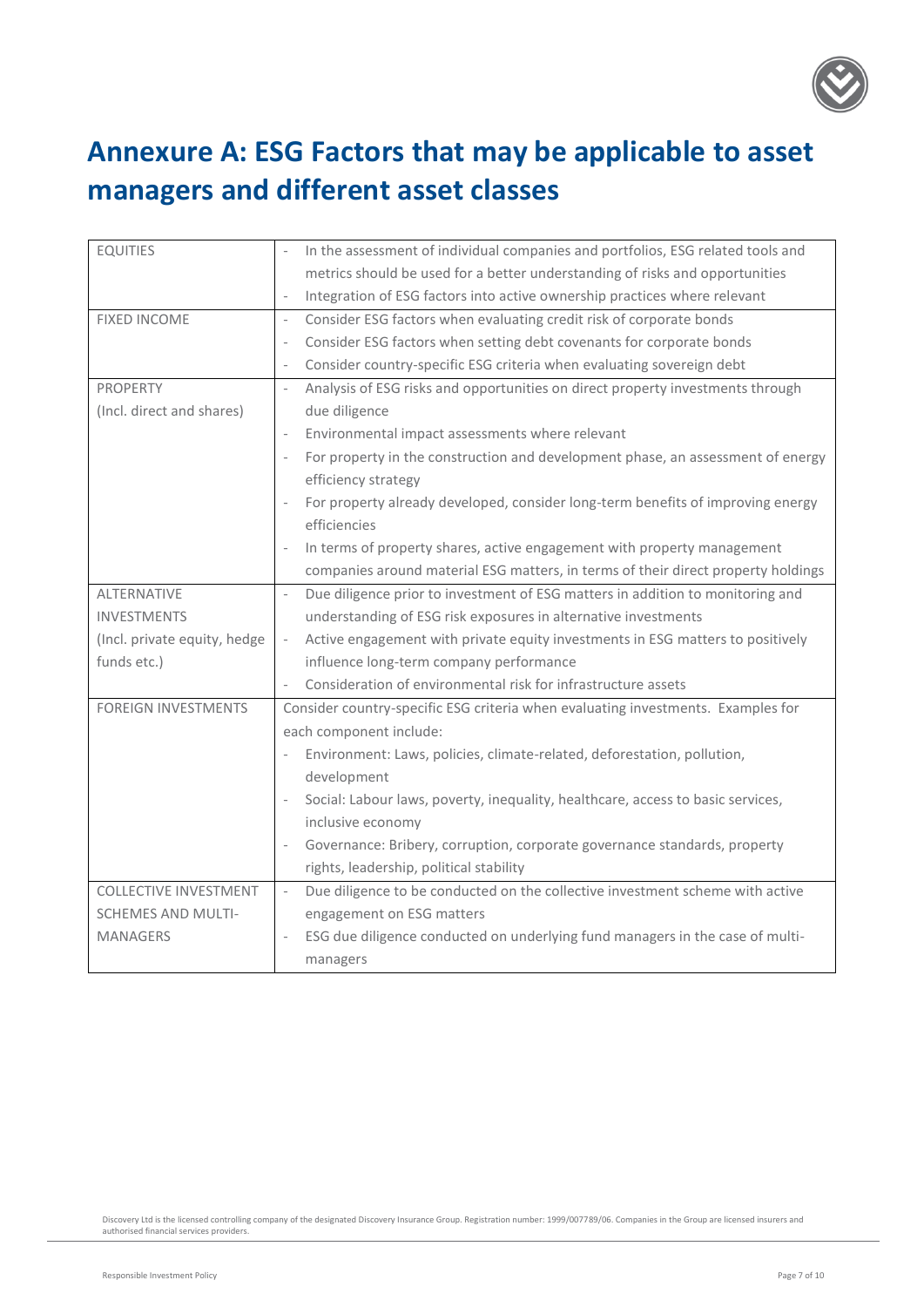

# <span id="page-7-0"></span>**Annexure B: ESG Factors that may be applicable to investee companies**

### ENVIRONMENTAL ISSUES

- Compliance to environmental legislation.
- Environmental management system in place and monitoring thereof.
- Efficient use of resources including reduction of greenhouse gas emissions, water use and energy efficiency.
- Pollution prevention through effective management and recycling.
- Biodiversity conservation that protects habitats and manages the impact on fauna and flora.
- Prevention of or adaptation to climate change.

### SOCIAL ISSUES

- Compliance to legislation around labour, working conditions, health and safety.
- Social management system in place and monitoring thereof.
- Fair and equitable treatment of workers including basic human rights, wages and training.
- Monitoring and addressing of staff turnover and worker grievance mechanisms.
- Diversity of workforce and gender pay ratio.
- Adequate health and safety mechanisms in place with subsequent monitoring thereof.
- Company's potential adverse impact on the community: management of human rights in the value chain; security force impact; operations near indigenous people; and human rights violations.
- Integration of environmental and social consideration in products and services, for example, product design, energy intensity, packaging, recalls, adverse materials and product safety.
- Policies and practices of collection, use and retention of customer information and related data privacy.
- Environmental and social considerations in the use of suppliers and sub-contractors.
- Conflict free minerals and materials.

### GOVERNANCE ISSUES

- Governing body and governance practices that comply with legislation and relevant Codes such as King IV.
- Governance framework in place as well as a code of ethics and/or conduct.
- Independent, diverse and functioning Board of Directors that is supported by a structure and committees in line with best practice, such as noted in King IV.
- Adequate control environment that includes an internal audit, risk management and compliance function.
- Disclosure and transparency through, for example, an annual report and/or sustainability report.
- Fair and equitable treatment of minority shareholders.
- Related party policy and disclosure.
- Dividend policy.
- Remuneration disclosure and consultation process in line with King IV Remuneration Report requirements.
- Disclosure of ultimate beneficial ownership.
- Governance of stakeholder engagement.
- Appropriate ethics and anticorruption practices and management in place.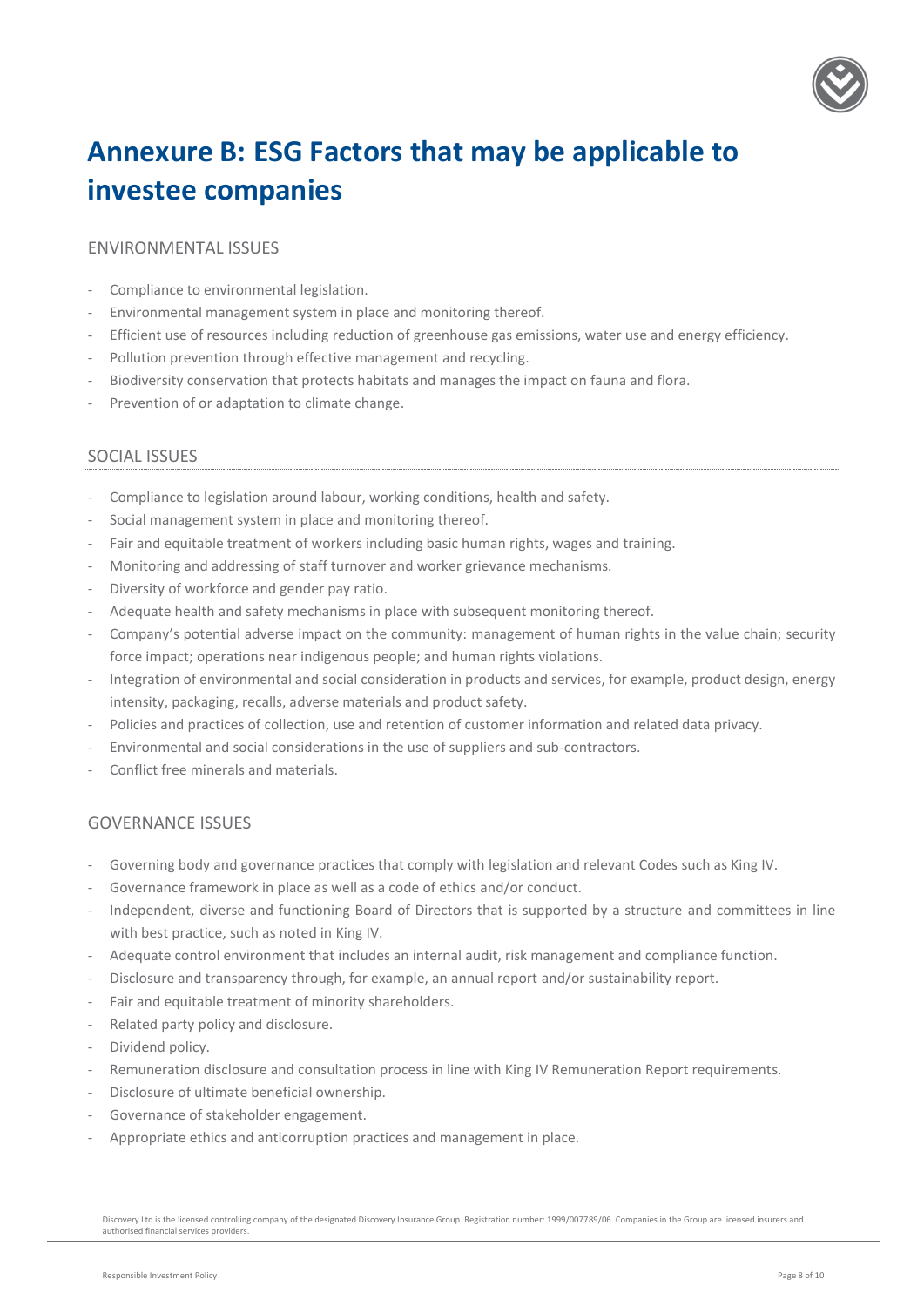

# <span id="page-8-0"></span>**Annexure C: Principles and Codes for Guidance**

### [UN] PRINCIPLES FOR RESPONSIBLE INVESTMENT (PRI)

The six Principles for Responsible Investment are a voluntary and aspirational set of investment principles that offer a menu of possible actions for incorporating ESG issues into investment practice.

The six principles that signatories sign up to are:

- We will incorporate ESG issues into investment analysis and decision-making processes.
- We will be active owners and incorporate ESG issues into our ownership policies and practices.
- We will seek appropriate disclosure on ESG issues by the entities in which we invest.
- We will promote acceptance and implementation of the Principles within the investment industry.
- We will work together to enhance our effectiveness in implementing the Principles.
- We will each report on our activities and progress towards implementing the Principles.

### CODE FOR RESPONSIBLE INVESTING IN SOUTH AFRICA (CRISA)

CRISA is a voluntary industry code overseen by the CRISA Committee which came into effect in 2012. CRISA recognises that institutional investors may outsource some or all of their investment decision-making processes and activities to service providers. Notwithstanding this, the institutional investor (who is the asset owner) has fiduciary duties towards the ultimate beneficiaries of these investments and is accountable in this regard. If an institutional investor appoints a service provider to make investment decisions or to execute any aspect of the investment activities, that relationship should be regulated by a mandate.

CRISA has five main elements, namely that institutional investors should:

- Incorporate sustainability considerations, including ESG issues, into their investment process as part of the delivery of superior risk-adjusted returns to the ultimate beneficiaries.
- Demonstrate acceptance of ownership responsibilities in their investment arrangements and investment activities.
- Consider, where appropriate, a collaborative approach to promote acceptance and implementation of the principles of CRISA and other codes and standards applicable to institutional investors.
- Recognise the circumstances and relationships that hold the potential for conflicts of interest and proactively manage these when they occur.
- Be transparent about the content of their policies, how the policies are implemented and how CRISA is applied to enable stakeholders to make informed assessments.

### KING IV CODE ON CORPORATE GOVERNANCE

King IV Principle 17 addresses 'Responsibilities of Institutional Investors': The governing body of an institutional investor organisation should ensure that responsible investment is practiced by the organisation to promote the good governance and the creation of value by the companies in which it invests. It defines an institutional investor as: "Any juristic person or institution referred to in the definition of financial institution in section 1 of the Financial Services Board Act, No. 97 of 1990, to the extent that these juristic persons or institutions are the holders of beneficial interest in the securities of a company. It includes retirement funds and insurance companies as well as the custodians, nominees and service providers who act under mandate in respect of any investment decisions and investment activities exercised in relation to these securities."